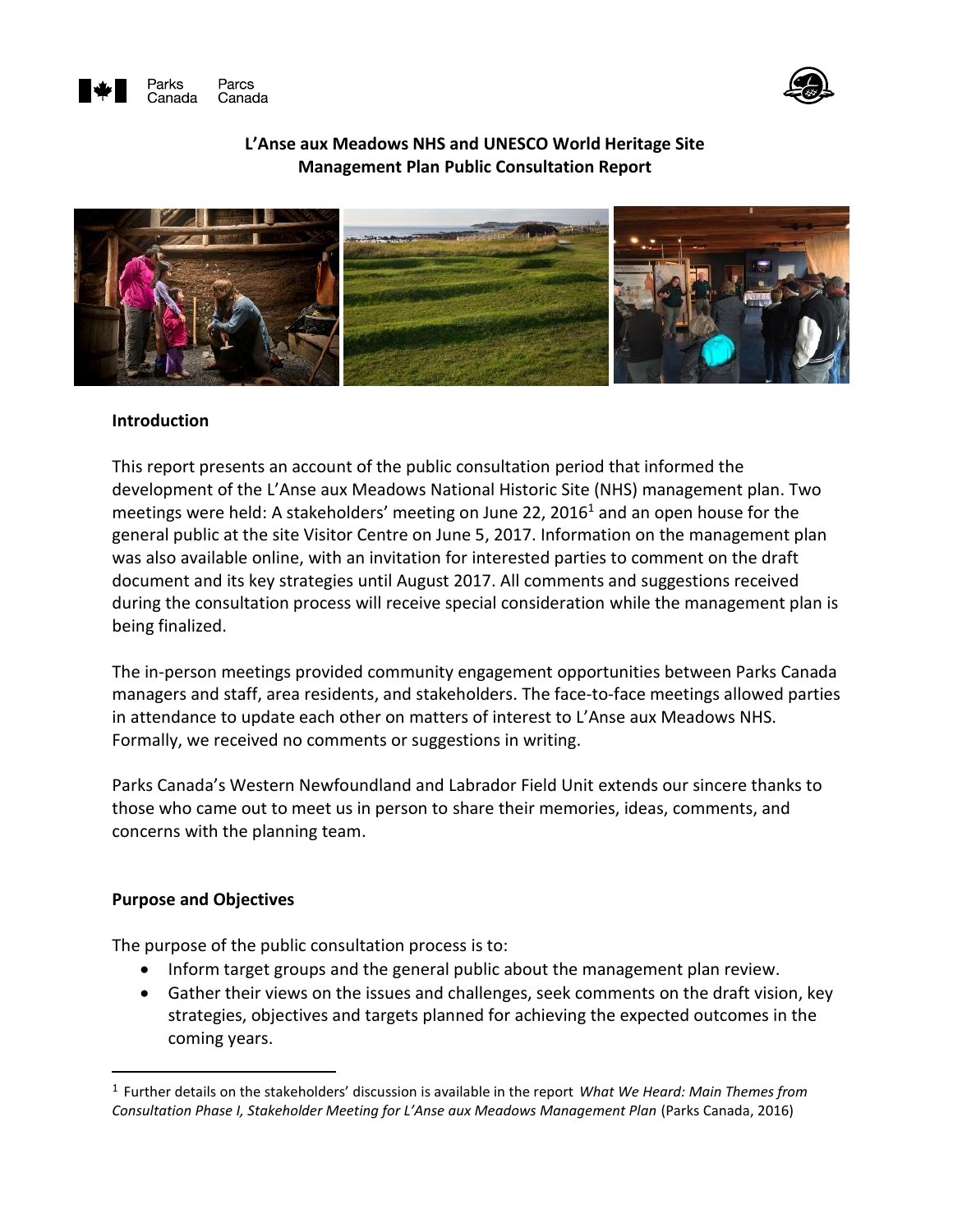Provide a mechanism for participants to communicate any concerns, knowledge, ideas or suggestions that might influence the content of the 2018-2028 management plan for L'Anse aux Meadows NHS.

Specifically, the consultations were intended to meet the following objectives:

- Provide an opportunity, particularly for regional stakeholders and other target groups in particular, to participate actively in national historic site management decisions based on the directions set out in the draft management plan.
- Create an atmosphere of mutual trust and exchange by favouring a process that values different points of view and open discussion.
- Continue to foster productive and enduring relationships between Parks Canada and site stakeholders through a consultation process that recalls the mission of L'Anse aux Meadows NHS with respect to outreach, education, visitor experience and protection of the site.
- Foster harmonious integration of the national historic site into its surroundings and the recognition of its importance for all Canadians.

# **Public Consultation Process**

The Western Newfoundland and Labrador Field Unit management team are working collaboratively to complete the management plan for L'Anse aux Meadows NHS. The results of the planning committee's reflections were published in a document entitled *Draft Management Plan for L'Anse aux Meadows National Historic Site* (January 2017). This document is available in both of Canada's official languages.

The draft management plan covers the following points:

- The significance of L'Anse aux Meadows National Historic Site and UNESCO World Heritage Site
- Planning context
- Planning priorities
- A new vision
- Strategic directions for the future of L'Anse aux Meadows

Four key strategies are:

- Increasing visitation and exposure through strategic marketing, engagement and outreach
- Engaging visitors through investments in, and enhancements of, the site's Viking Encampment living history program
- Preserving the unique landscapes, habitats, viewing points, cultural resources, and outstanding universal value of the site
- Maintaining strong relationships with stakeholders, including Indigenous groups and local communities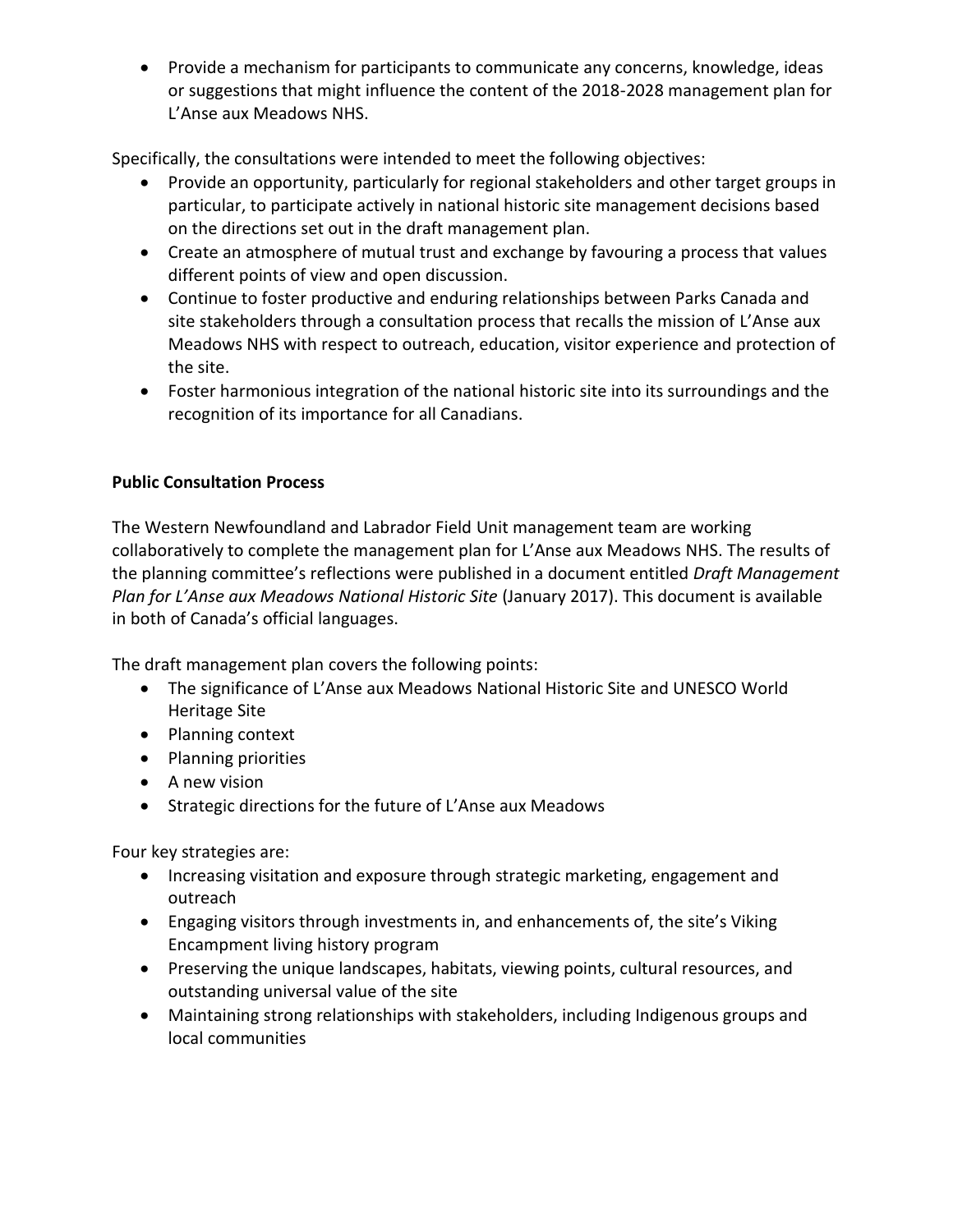Interested parties or groups were also able to request a copy of the draft management plan by telephone (709-458-2417) or by email: [pc.planlam.pc@pc.gc.ca.](mailto:pc.planlam.pc@pc.gc.ca) Information was also available online

Parks Canada presented these key strategies at two consultation sessions: a stakeholders' meeting (by invitation) on June 22, 2016, and an open house for the general public on June 5, 2017.

## **Information sessions with targeted groups and the public**

These meetings provided participants with:

- An introduction to the draft management plan
- A venue in which to verbally express their questions, concerns, comments and first impressions about the proposals.
- Instructions on the proper procedure for formulating additional oral or written comments
- An occasion to inform target groups and the public on National Historic Site management
- An account of meetings with the target groups and the public
- An opportunity for interested public and stakeholders from the region to come together and discuss the site, ask questions of staff, and make connections together
- An opportunity to discuss maps and potential land use measures with Parks Canada staff
- An opportunity to discuss concerns and issues related to national historic site regulations and operations

Twenty-three key stakeholders in the fields of business, culture, tourism, and community development, area town councils, and members of the 2003 management planning team were invited to the June 2016 stakeholders' meeting to discuss the draft management direction and vision elements.

Letters of invitation to the stakeholders' meeting were also sent to area Indigenous governments and organisations, including the Qalipu First Nation, Miawpukek First Nation, Innu Nation, Nunatsiavut Government, and NunatuKavut, with an offer to meet separately if desired.

All households in the communities of L'Anse aux Meadows, Hay Cove, Straitsview, Noddy Bay, Gunners Cove, St. Lunaire-Griquet, Raleigh, Ship Cove, and St Anthony received an invitation by mail to the open house on June 2017. Stakeholders were also contacted by mail, email, and/or phone. Information on the open house was available on the site website, and posted at the Visitor Centre, available to interested on-site visitors several days before the event. Approximately 85 people attended the open house.

Target groups and individuals participated largely by asking questions and discussing their particular concerns and interests with Parks Canada staff and other community members and organisations in attendance. No written comments, recommendations or suggestions were submitted (a comment box was available). The open house in particular was as much a social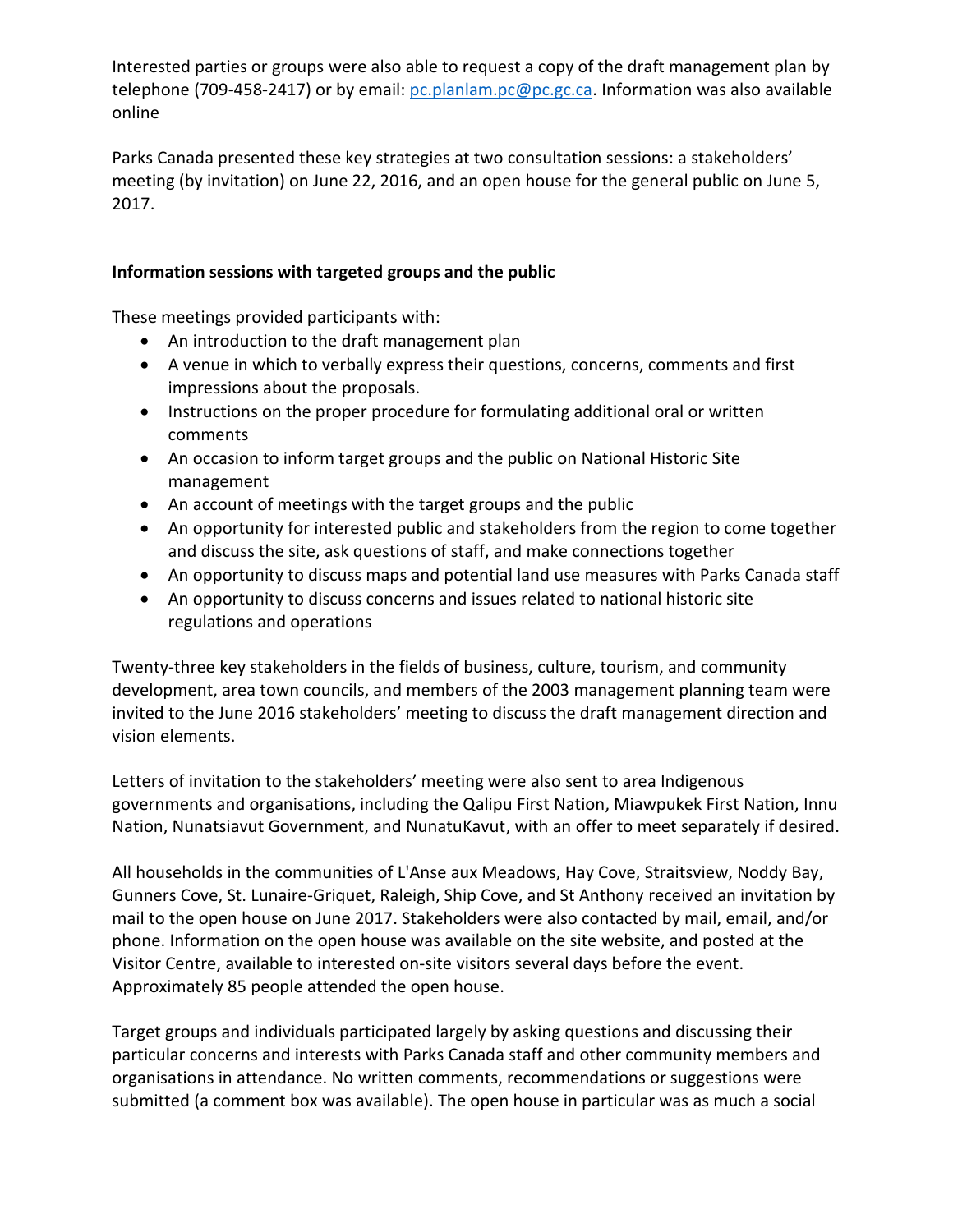gathering as a meeting – local community members were pleased to come out to reminisce and share their experiences of L'Anse aux Meadows. No direct concerns were brought to the Parks Canada staff in attendance at the open house.

These consultations provided opportunities to review and discuss the draft management plan, including its key strategies and vision elements. General support and positive feedback was received from partners, stakeholders and the general public. As such, the key strategies, objectives and targets detailed in the L'Anse aux Meadows National Historic Site Management Plan reflect what was heard during the consultation period.

Parks Canada staff in attendance at the consultations included the Field Unit Superintendent, WNLFU Partnering and Engagement Officers (2), L'Anse aux Meadows NHS Site Supervisor, NHS Product Development Officer (based in L'Anse aux Meadows), a Planner from National Office, and the Manager for Management Policy and Operations. Site staff were also in attendance at the open house.

# **Summary of the Main Points Expressed during the Public Consultation Process**

The following is a summary of the key elements expressed orally by participants in the public consultation process. Comments are organised below as they pertain to each of the management plan's key strategies.

# *Key Strategy 1: Increasing Visitation and Exposure through Strategic Marketing, Engagement, and Outreach*

## *Destination development*

- Consultation participants acknowledged that L'Anse aux Meadows NHS and UNESCO World Heritage Site is the destination attraction in the area for most visitors. There is also a diverse range of visitor experience offers and attractions throughout the region, and a need for further destination development and marketing to a wider variety of audiences.
- Participants identified a need to link the three nearby UNESCO World Heritage Sites together (Gros Morne National Park and Red Bay National Historic Site are well within driving distance) as a way to encourage tourism north of Gros Morne National Park.
- Participants identified the need for better cellular and internet coverage throughout the region in order to support tourism marketing tools and visitor-based promotion via social media.
- Participants noted that hiking is one of the top 20 activities drawing visitors to Newfoundland. A range of stakeholders are developing the Iceberg Trail, connecting an extensive network of existing community hiking trails. Participants noted that there are world-class hiking and walking opportunities in the area, with amazing 'signature' vistas. There are also options to connect Parks Canada trails at L'Anse aux Meadows with the Iceberg Trail hiking network (the terminus of the Appalachian Trail's Newfoundland section is in close proximity to the site).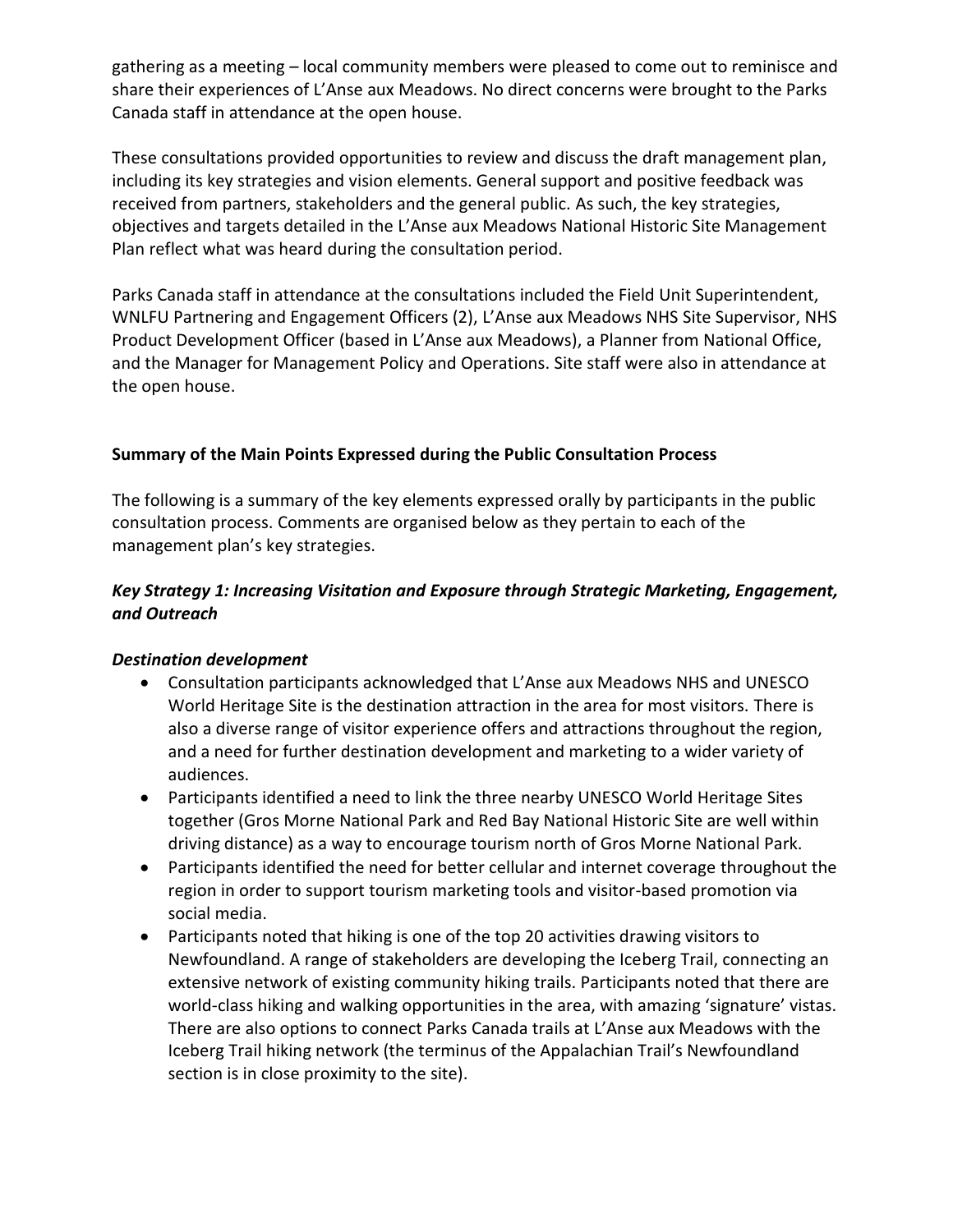## *Site Season and Service Offer*

- Participants suggested the further incorporation of cultural components and oral histories to the interpretation available at L'Anse aux Meadows NHS, to deliver a full visitor experience.
- Participants recommended that Parks Canada extend the operating season and schedule for the site, even with a smaller complement of staff. A self-guided experience could be available to the archaeological site. Visitors come to visit L'Anse aux Meadows from around the world, including during the shoulder seasons.

# *Pre-trip planning*

 Participants encouraged Parks Canada to further develop trip-planning content for the L'Anse aux Meadows NHS website, and to encourage site staff to highlight the variety of tourism offers in the region when engaging with visitors.

# *Partnering*

- Stakeholders and businesses in tourism were very interested in partnering with Parks Canada to further mutual tourism objectives, strengthening the regional tourism offer.
- The Historic Sites Association noted their interest in promoting L'Anse aux Meadows beyond the site itself, for example during outreach events or travelling exhibits in the off-season. They also expressed interest providing further support to site activities that showcase local artisans and crafters.
- Participants suggested partnering with Norstead to interpret broader stories from the Viking age and to foster joint site promotion to visitors and commercial groups.

# *Key Strategy 2: Engaging Visitors through an Enhanced Viking Experience*

## *Skills Development and Succession Planning*

- Further staff training is required to develop and maintain the quality of visitor experience at site.
- Parks Canada could support local tourism and strengthen relationships by offering joint training to providers where possible, e.g. QVE training, interpretation training, visits with archaeologists, etc.
- It was suggested that Parks Canada partner with the College of the North Atlantic in St. Anthony to offer a course on Norse interpretation.
- Further options for local residents to apply and qualify for employment at the site was suggested.
- Participants also mentioned that further engagement with the regional schools could benefit both succession planning and foster long-term interest in the site.

# *Key Strategy 3: Preserving the Unique Landscapes, Habitats, Viewscapes, and Cultural Resources*

 Stakeholder participants supported the proposed "Cultural Landscape and Land-use Guidance Document," noting that this tool is relevant to many tourism operators in the area, and would be very beneficial in guiding any future tourism proposals in the region.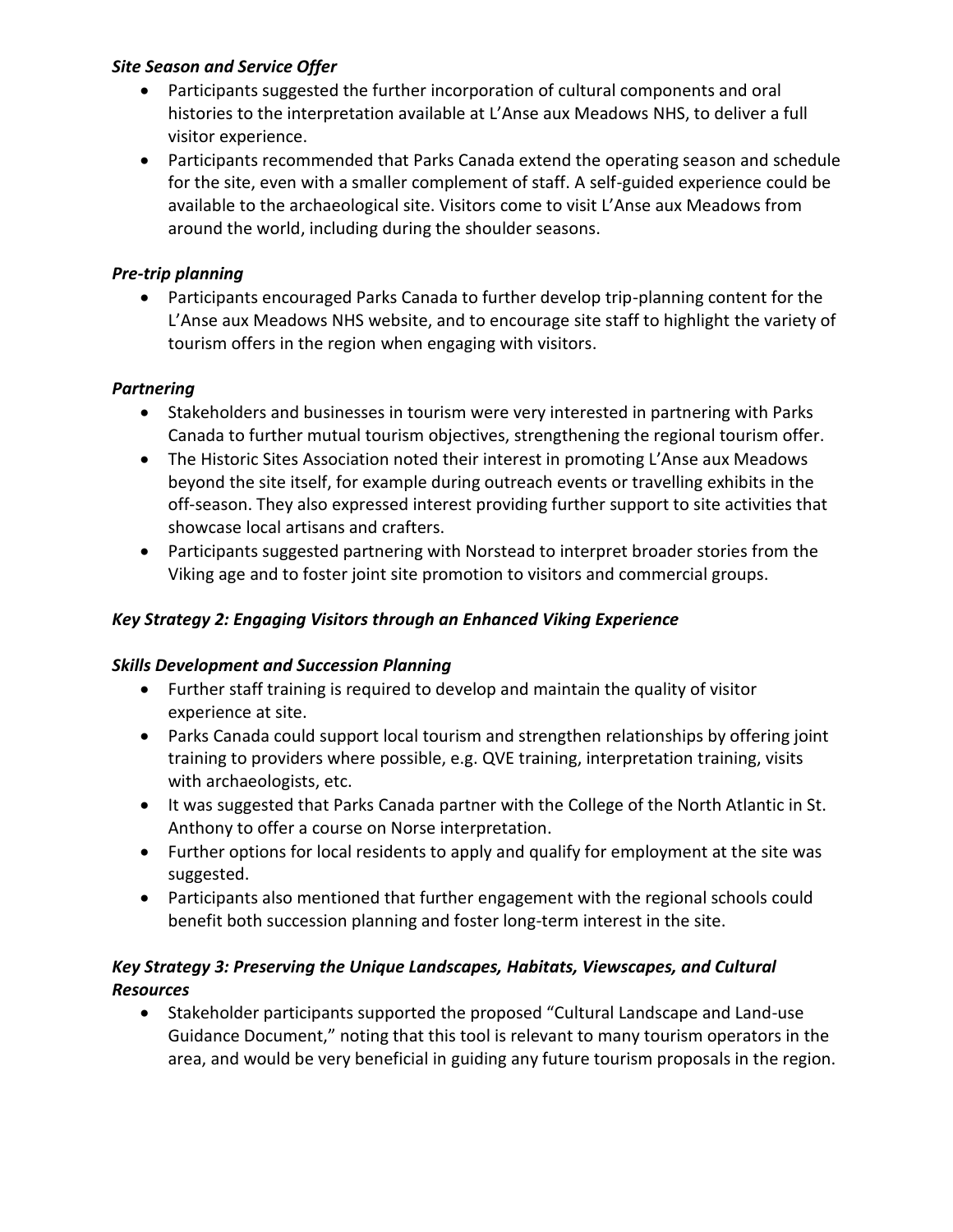#### *Key Strategy 4: Maintaining a Strong Relationship with Local Communities*

- Many families in the area have long histories tied to this landscape. People told us about their experiences with traditional activities. Many residents had worked for Parks Canada at L'Anse aux Meadows NHS over the years, and/or worked with the archaeology team and the Ingstads. Many individuals and organisations have close ties with Parks Canada, both as an organisation and individually among staff.
- Traditional activities and land use is important to local residents. Rules and regulations governing the management of national historic sites were discussed, including permitted activities within the site boundary. Participants recommended Parks Canada improve communications to the public with regards to permits and allowances for traditional activities, such as duck hunting.
- Participants suggested hosting more local artists involved in regional and Norse-related craft through the heritage shop and in on-site demonstrations or activities.

The report of the stakeholder meeting noted on page 1 (*What We Heard (June 2016)* provides a comprehensive list of main points of interest to partners, stakeholders, and the general public.

## **Conclusion**

The Western Newfoundland and Labrador Field Unit has worked over many years to engage communities interested and invested in the significance of L'Anse aux Meadows NHS and UNESCO World Heritage Site. This field unit has long placed a high priority on community engagement, cultivating positive working relationships with many of the nearby communities and stakeholders on the Great Northern Peninsula. The long history of these relationships has created strong ties and connections with both individuals and organisations. For many of our Parks Canada staff, the amazing story of human exploration and settlement at L'Anse aux Meadows NHS – as well as the years of work at the archaeological site with the Ingstads – is more than just a fantastic tale: it is intertwined with their family history and background. As such, the ideas and opinions of our partners, stakeholders, and the general public provides us with extremely valuable feedback to create a long-term vision for the site that fosters mutual interest and cooperation. Parks Canada is committed to giving due consideration to the concerns and recommendations expressed during the public consultation process.

The vast majority of comments received from the target groups and the general public were very positive, particularly concerning the vision and key strategies of the draft management plan. These comments reassure Parks Canada that its strategies are well-chosen.

As feasible, changes made to the draft management plan will respond to the expectations expressed during all the face-to-face meetings.

The management plan for L'Anse Aux Meadows NHS is scheduled to be completed by spring 2018. Once finalised, the Superintendent of Western Newfoundland and Labrador Field Unit and the CEO of Parks Canada will submit the management plan to the Minister of the